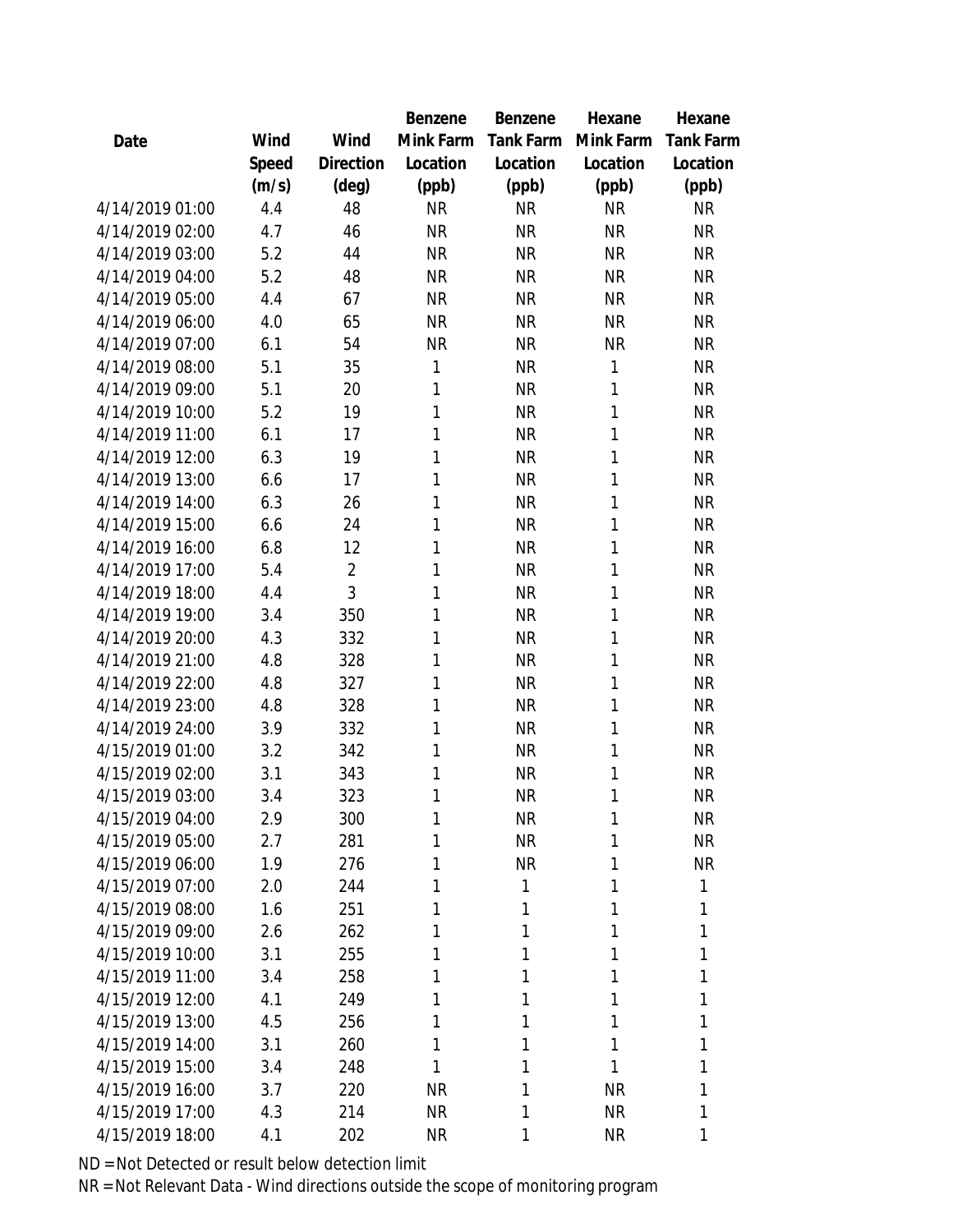|                 |       |           | Benzene   | Benzene   | Hexane    | Hexane    |
|-----------------|-------|-----------|-----------|-----------|-----------|-----------|
| Date            | Wind  | Wind      | Mink Farm | Tank Farm | Mink Farm | Tank Farm |
|                 | Speed | Direction | Location  | Location  | Location  | Location  |
|                 | (m/s) | (deg)     | (ppb)     | (ppb)     | (ppb)     | (ppb)     |
| 4/15/2019 19:00 | 3.6   | 175       | <b>NR</b> | 1         | <b>NR</b> | 1         |
| 4/15/2019 20:00 | 4.0   | 169       | <b>NR</b> | <b>NR</b> | <b>NR</b> | NR        |
| 4/15/2019 21:00 | 4.2   | 177       | <b>NR</b> | 1         | <b>NR</b> | 1         |
| 4/15/2019 22:00 | 4.2   | 172       | <b>NR</b> | 1         | <b>NR</b> | 1         |
| 4/15/2019 23:00 | 4.4   | 170       | <b>NR</b> | 1         | <b>NR</b> | 1         |
| 4/15/2019 24:00 | 4.6   | 170       | <b>NR</b> | 1         | <b>NR</b> | 1         |
| 4/16/2019 01:00 | 5.0   | 170       | <b>NR</b> | 1         | <b>NR</b> | 1         |
| 4/16/2019 02:00 | 5.2   | 173       | <b>NR</b> | 1         | <b>NR</b> | 1         |
| 4/16/2019 03:00 | 5.3   | 176       | <b>NR</b> | 1         | <b>NR</b> | 1         |
| 4/16/2019 04:00 | 4.9   | 185       | <b>NR</b> | 1         | <b>NR</b> | 1         |
| 4/16/2019 05:00 | 4.7   | 186       | <b>NR</b> | 1         | <b>NR</b> | 1         |
| 4/16/2019 06:00 | 4.4   | 186       | <b>NR</b> | 1         | <b>NR</b> | 1         |
| 4/16/2019 07:00 | 4.3   | 185       | <b>NR</b> | 1         | <b>NR</b> | 1         |
| 4/16/2019 08:00 | 4.2   | 185       | <b>NR</b> | 1         | <b>NR</b> | 1         |
| 4/16/2019 09:00 | 4.1   | 201       | <b>NR</b> | 1         | <b>NR</b> | 1         |
| 4/16/2019 10:00 | 4.8   | 221       | <b>NR</b> | 1         | <b>NR</b> | 1         |
| 4/16/2019 11:00 | 4.8   | 222       | <b>NR</b> | 1         | <b>NR</b> | 1         |
| 4/16/2019 12:00 | 5.0   | 238       | 1         | 1         | 1         | 1         |
| 4/16/2019 13:00 | 4.2   | 260       | 1         | 1         | 1         | 1         |
| 4/16/2019 14:00 | 3.9   | 256       | 1         | 1         | 1         | 1         |
| 4/16/2019 15:00 | 3.3   | 236       | 1         | 1         | 1         | 1         |
| 4/16/2019 16:00 | 3.3   | 209       | <b>NR</b> | 1         | <b>NR</b> | 1         |
| 4/16/2019 17:00 | 3.7   | 209       | <b>NR</b> | 1         | <b>NR</b> | 1         |
| 4/16/2019 18:00 | 3.4   | 212       | <b>NR</b> | 1         | <b>NR</b> | 1         |
| 4/16/2019 19:00 | 2.2   | 21        | <b>NR</b> | <b>NR</b> | <b>NR</b> | <b>NR</b> |
| 4/16/2019 20:00 | 4.2   | 55        | <b>NR</b> | <b>NR</b> | <b>NR</b> | <b>NR</b> |
| 4/16/2019 21:00 | 3.8   | 58        | <b>NR</b> | <b>NR</b> | <b>NR</b> | <b>NR</b> |
| 4/16/2019 22:00 | 3.3   | 56        | <b>NR</b> | NR        | <b>NR</b> | <b>NR</b> |
| 4/16/2019 23:00 | 2.8   | 56        | <b>NR</b> | NR        | <b>NR</b> | <b>NR</b> |
| 4/16/2019 24:00 | 3.2   | 54        | <b>NR</b> | <b>NR</b> | <b>NR</b> | <b>NR</b> |
| 4/17/2019 01:00 | 3.9   | 47        | <b>NR</b> | <b>NR</b> | <b>NR</b> | <b>NR</b> |
| 4/17/2019 02:00 | 3.1   | 56        | <b>NR</b> | <b>NR</b> | <b>NR</b> | <b>NR</b> |
| 4/17/2019 03:00 | 3.0   | 51        | <b>NR</b> | <b>NR</b> | <b>NR</b> | <b>NR</b> |
| 4/17/2019 04:00 | 2.8   | 61        | <b>NR</b> | NR        | <b>NR</b> | <b>NR</b> |
| 4/17/2019 05:00 | 2.9   | 55        | <b>NR</b> | NR        | <b>NR</b> | <b>NR</b> |
| 4/17/2019 06:00 | 2.9   | 54        | <b>NR</b> | <b>NR</b> | <b>NR</b> | <b>NR</b> |
| 4/17/2019 07:00 | 2.6   | 68        | <b>NR</b> | <b>NR</b> | <b>NR</b> | <b>NR</b> |
| 4/17/2019 08:00 | 2.7   | 76        | <b>NR</b> | <b>NR</b> | <b>NR</b> | <b>NR</b> |
| 4/17/2019 09:00 | 2.4   | 93        | <b>NR</b> | <b>NR</b> | <b>NR</b> | <b>NR</b> |
| 4/17/2019 10:00 | 3.4   | 118       | <b>NR</b> | NR        | <b>NR</b> | <b>NR</b> |
| 4/17/2019 11:00 | 2.9   | 131       | <b>NR</b> | <b>NR</b> | <b>NR</b> | <b>NR</b> |
| 4/17/2019 12:00 | 5.2   | 147       | <b>NR</b> | <b>NR</b> | <b>NR</b> | <b>NR</b> |
|                 |       |           |           |           |           |           |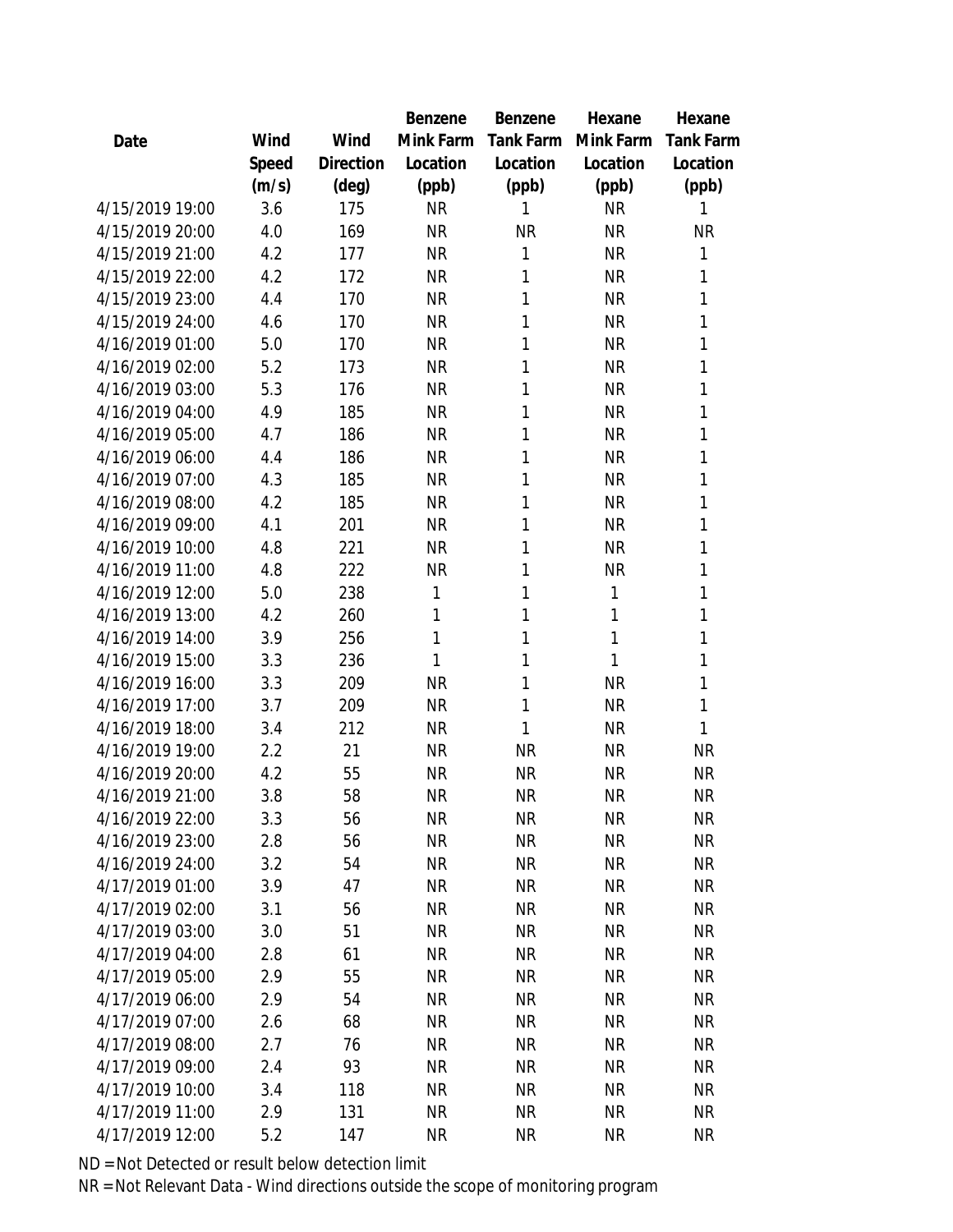|                 |       |                | Benzene   | Benzene   | Hexane    | Hexane           |
|-----------------|-------|----------------|-----------|-----------|-----------|------------------|
| Date            | Wind  | Wind           | Mink Farm | Tank Farm | Mink Farm | <b>Tank Farm</b> |
|                 | Speed | Direction      | Location  | Location  | Location  | Location         |
|                 | (m/s) | (deg)          | (ppb)     | (ppb)     | (ppb)     | (ppb)            |
| 4/17/2019 13:00 | 5.0   | 172            | <b>NR</b> | 1         | <b>NR</b> | 1                |
| 4/17/2019 14:00 | 5.3   | 182            | <b>NR</b> | 1         | <b>NR</b> | 1                |
| 4/17/2019 15:00 | 5.8   | 171            | <b>NR</b> | 1         | <b>NR</b> | 1                |
| 4/17/2019 16:00 | 6.6   | 176            | <b>NR</b> | 1         | <b>NR</b> | 1                |
| 4/17/2019 17:00 | 5.9   | 177            | <b>NR</b> | 1         | <b>NR</b> | 1                |
| 4/17/2019 18:00 | 6.5   | 180            | <b>NR</b> | 1         | <b>NR</b> | 1                |
| 4/17/2019 19:00 | 5.6   | 191            | <b>NR</b> | 1         | <b>NR</b> | 1                |
| 4/17/2019 20:00 | 5.6   | 199            | <b>NR</b> | 1         | <b>NR</b> | 1                |
| 4/17/2019 21:00 | 6.3   | 197            | <b>NR</b> | 1         | <b>NR</b> | 1                |
| 4/17/2019 22:00 | 6.6   | 204            | <b>NR</b> | 1         | <b>NR</b> | 1                |
| 4/17/2019 23:00 | 6.7   | 209            | <b>NR</b> | 1         | <b>NR</b> | 1                |
| 4/17/2019 24:00 | 6.4   | 209            | <b>NR</b> | 1         | <b>NR</b> | 1                |
| 4/18/2019 01:00 | 5.4   | 204            | <b>NR</b> | 1         | <b>NR</b> | 1                |
| 4/18/2019 02:00 | 5.8   | 214            | <b>NR</b> | 1         | <b>NR</b> | 1                |
| 4/18/2019 03:00 | 5.9   | 216            | <b>NR</b> | 1         | <b>NR</b> | 1                |
| 4/18/2019 04:00 | 6.3   | 224            | <b>NR</b> | 1         | <b>NR</b> | 1                |
| 4/18/2019 05:00 | 4.5   | 269            | 1         | 1         | 1         | 1                |
| 4/18/2019 06:00 | 3.0   | 262            | 1         | 1         | 1         | 1                |
| 4/18/2019 07:00 | 3.7   | 276            | 1         | <b>NR</b> | 1         | <b>NR</b>        |
| 4/18/2019 08:00 | 3.4   | 296            | 1         | <b>NR</b> | 1         | <b>NR</b>        |
| 4/18/2019 09:00 | 2.3   | 262            | 1         | 1         | 1         | 1                |
| 4/18/2019 10:00 | 3.7   | 287            | 1         | <b>NR</b> | 1         | <b>NR</b>        |
| 4/18/2019 11:00 | 4.0   | 305            | 1         | <b>NR</b> | 1         | <b>NR</b>        |
| 4/18/2019 12:00 | 3.1   | 288            | 1         | <b>NR</b> | 1         | <b>NR</b>        |
| 4/18/2019 13:00 | 3.5   | 278            | 1         | <b>NR</b> | 1         | <b>NR</b>        |
| 4/18/2019 14:00 | 4.2   | 282            | 1         | <b>NR</b> | 1         | <b>NR</b>        |
| 4/18/2019 15:00 | 4.7   | 313            | 1         | <b>NR</b> | 1         | <b>NR</b>        |
| 4/18/2019 16:00 | 4.1   | 327            | 1         | <b>NR</b> | 1         | <b>NR</b>        |
| 4/18/2019 17:00 | 4.6   | 333            | 1         | <b>NR</b> | 1         | <b>NR</b>        |
| 4/18/2019 18:00 | 4.2   | 333            | 1         | <b>NR</b> | 1         | <b>NR</b>        |
| 4/18/2019 19:00 | 4.3   | 338            | 1         | <b>NR</b> | 1         | <b>NR</b>        |
| 4/18/2019 20:00 | 4.2   | 343            | 1         | <b>NR</b> | 1         | <b>NR</b>        |
| 4/18/2019 21:00 | 3.8   | 355            | 1         | <b>NR</b> | 1         | <b>NR</b>        |
| 4/18/2019 22:00 | 3.7   | 359            | 1         | <b>NR</b> | 1         | <b>NR</b>        |
| 4/18/2019 23:00 | 3.9   | $\overline{4}$ | 1         | <b>NR</b> | 1         | <b>NR</b>        |
| 4/18/2019 24:00 | 4.8   | 19             | 1         | <b>NR</b> | 1         | <b>NR</b>        |
| 4/19/2019 01:00 | 5.4   | 26             | 1         | <b>NR</b> | 1         | <b>NR</b>        |
| 4/19/2019 02:00 | 4.7   | 23             | 1         | <b>NR</b> | 1         | <b>NR</b>        |
| 4/19/2019 03:00 | 6.7   | 19             | 1         | <b>NR</b> | 1         | <b>NR</b>        |
| 4/19/2019 04:00 | 7.8   | 19             | 1         | <b>NR</b> | 1         | <b>NR</b>        |
| 4/19/2019 05:00 | 7.3   | 16             | 1         | <b>NR</b> | 1         | <b>NR</b>        |
| 4/19/2019 06:00 | 6.6   | 12             | 1         | <b>NR</b> | 1         | <b>NR</b>        |